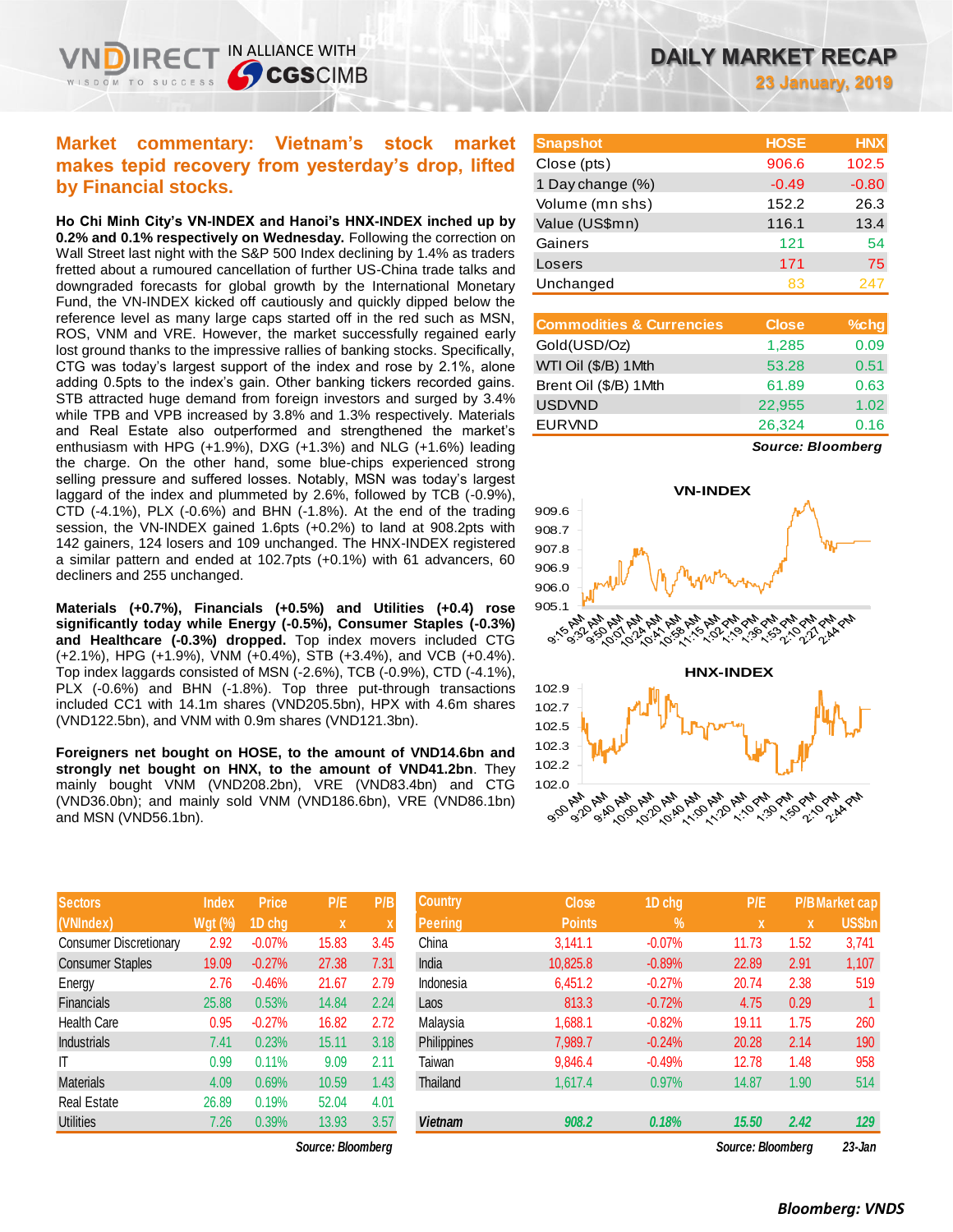#### **Market News**

**Oil held its losses from Tuesday at near US\$53 a barrel as pessimism over the prospects for a U.S.-China trade deal clouded the global economic outlook.** Futures in New York were little changed after falling on Tuesday, when they dropped with risk assets including global equities. The swoon was sparked by concerns that tensions between the world's biggest economies will persist even after President Donald Trump's top economic adviser denied a report that the U.S. has cancelled preliminary talks with Chinese officials. The concerns over the world economy were exacerbated by disappointing U.S. housing data and the International Monetary Fund cutting its global growth forecasts this week. That's threatening oil's rally after prices got off to their best start to a year since 2001 on hopes the OPEC+ group of producers will cut enough output to shrink a global glut. *(Bloomberg)*

**Vietnam records US\$1bn trade deficit in first half of January.** Vietnam had a trade deficit of about US\$1bn in the first 15 days of this year, according to the General Department of Customs. The total value of the whole country's exports reached US\$9.2bn, marking a slight decrease of US\$71m compared to the same period in 2018. Meanwhile the total import value reached nearly US\$10.2bn, an increase of US\$646m. The nation's trade deficit in the period, after recording a trade surplus of nearly US\$6.8bn in 2018, was likely due to the import activity leading up to the Lunar New Year. The holiday causes reduced production and exports coupled with a rise in imports to meet domestic demand. During the first 15 days of the year, three goods categories recorded an export value of at least US\$1bn, including textiles and garments, telephones and computers and electronic products. The number of export goods did not increase compared to the same period in 2018, and telephones saw a significant reduction in export value, according to the department. Export value of those products reached US\$1.3bn in the first 15 days of this year while it was more than US\$2.1bn in the same period last year. This change contributed to the drop in the nation's total export value. In addition, computers, electronic products and components also had a slight decrease in export value to nearly US\$50m. Meanwhile, only the textile and garment group achieved export value growth, increasing 13% year-on-year to US\$1.3bn. In 2018, Vietnam achieved a total trade value of US\$480.2bn, a year-on-year increase of 12.2%. Of that number, export value was US\$243.5bn, up by 13.2%, and import value reached US\$236.7bn, up by 11.1%. The trade surplus stood at US\$6.8bn. The three aforementioned goods categories made the largest gains in export value last year. Telephones and components continued to have the largest export value at US\$49.1bn in 2018, an increase of 8.4% compared to 2017. China was the largest export market for those products with an export value of US\$9.38bn, up 31.1% year-on-year. The US market was next with a value of US\$5.4bn, a year-on-year surge of 46.1%. Textile and garment exports ranked second at US\$30.49bn, up 16.7%. The largest export markets for Vietnamese textiles and garments included the US, the European Union, Japan, South Korea and China. Computer and electronic products had the third largest export value last year at US\$29.32bn. *(Vietnamnews.vn--edited)*

**Resort real estate 2019: emerging markets.** In 2017, the resort real estate market segment was mostly focused in areas designed to be economic zones such as Phu Quoc, Van Don and Van Phong. In 2018, the 'hottest spots' of the market were in Quang Binh, Quang Tri, Quang Ngai, Phan Thiet, and Ha Tien, which remain untapped. Real estate experts all said they can see a strong rise of some markets empowered by the state's big investments in infrastructure. A series of important transportation works connecting areas have been implemented, which have lured big realtors who bring multi-billion dong projects. Huge projects have turned once-neglected land areas, poor in infrastructure and services, into potential resort markets. Experts have predicted that a new wave of investment into infrastructure in the areas of Cua Tung, Cua Viet, My Thuy and Vinh Thai in Quang Tri province is coming. It is estimated that over US\$3bn worth of capital will be poured into airports, highways and seaports. TPI Polene Power from Thailand in September signed an MOU with the provincial authorities on the development of the Quang Tri southeast economic zone. There will be huge projects including a petrochemical complex, an airport to be developed under the PPP mode, a seaport, gas-run power development, and supporting industries. A representative of the Thai group said the Quang Tri airport project has received approval from the PM. It has investment capital of VND6 trillion, covering an area of 311.7 hectares in Gio Quang commune of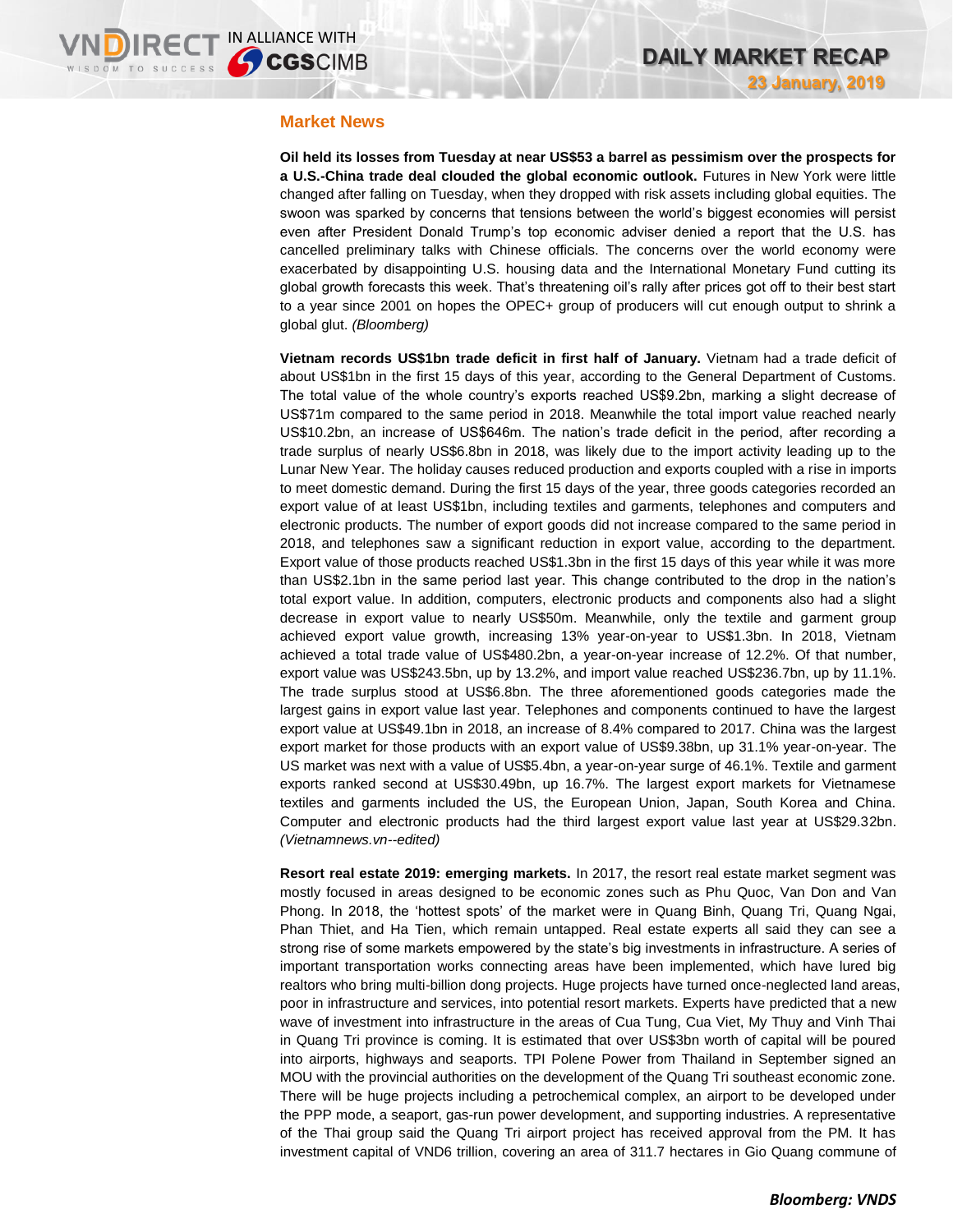Gio Linh district. Meanwhile, the US\$1bn Da Nang-Quang Tri Highway, with a total length of 182 kilometres, is scheduled to kick off in 2019. Once operational, the highway will connect the La Son-Tuy Loan highway which is nearly completed, and the Da Nang-Quang Ngai highway, which has opened. Anticipating the strong development of Quang Ngai, real estate investors have flocked into the province. In H1 2019 alone, 3,000 apartments and villas from six projects will be launched into the market, a sharp increase of 52% over the same period in 2018. The investors in the Cua Tung area are all new players such as TTC, AE Corp, TMS, Pagas, Apec Corp and Anh Duong, who have registered to develop six projects capitalised at US\$1bn in total. AE Resort, covering an area of 36 hectares, will be the first 5-star resort & entertainment integrated complex of Quang Tri, facing the coast on a stretch 1.2 kilometres long. *(English.vietnamnet.vn--edited)*

### **Notable Corporate Events**

**Dat Xanh Group Joint Stock Company (DXG VN) – 2018 preliminary business results:** For 2018, DXG recorded VND4,645bn in revenue (+61% yoy, fulfilling 93% of full-year target) and VND1,178bn in NPATMI (+57% yoy, surpassing full-year target by 10%). According to DXG, the brokerage business was the biggest contributor to total revenue (52%), following by projects delivery (34%) and the construction sectors (14%) *(Cafef.vn)*

**The Pan Group Joint Stock Company (PAN VN) – dividend payment:** Jan 31 and Feb 1 will be the ex-date and record date, respectively, for paying the 2018 stock dividend at the ratio of 100:25. *(Cafef.vn)*

*<to be continued>*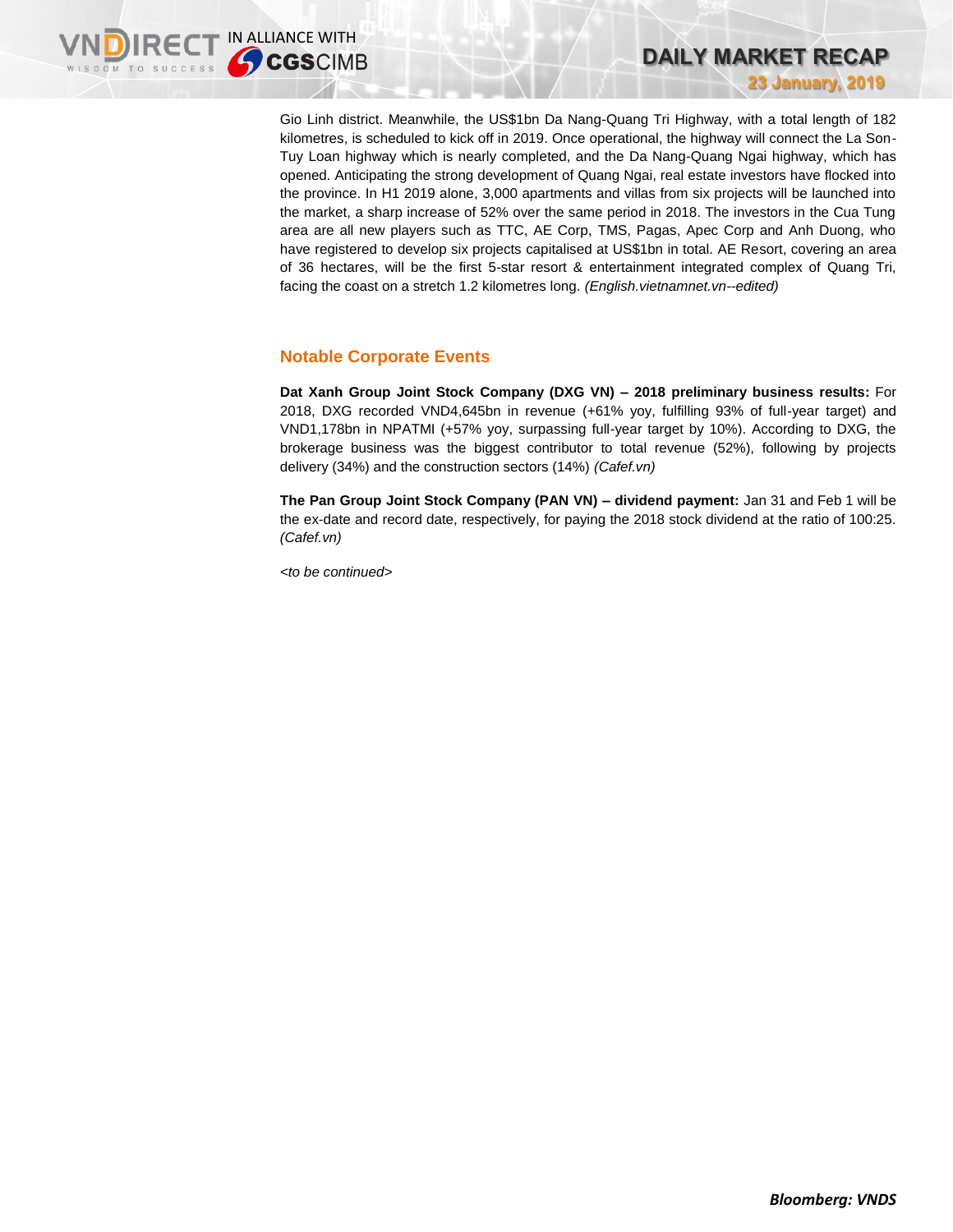# **DAILY MARKET RECAP**

**23 January, 2019**

### **COVERAGE SUMMARY**

WISDOM TO SUCCESS

**VNDIRECT IN ALLIANCE WITH** 

| Ticker          | <b>Close</b><br>price | <b>Adjusted</b><br>target<br>price | <b>Upside</b> | Reco<br>m-<br>endati<br>on | <b>Investment thesis summary/Update</b>                                                                                                                                                                                                                                                                                                                                                                                                                                                                                                                                                                                                           | Latest<br>report |
|-----------------|-----------------------|------------------------------------|---------------|----------------------------|---------------------------------------------------------------------------------------------------------------------------------------------------------------------------------------------------------------------------------------------------------------------------------------------------------------------------------------------------------------------------------------------------------------------------------------------------------------------------------------------------------------------------------------------------------------------------------------------------------------------------------------------------|------------------|
| PC <sub>1</sub> | 23,000                | 28,400                             | 23.5%         | <b>ADD</b>                 | Positive outlook for 2018 with surge in revenue thanks to: (1) New<br>contribution from My Dinh Plaza II and (2) commissioning of two new<br>hydropower plants in Q4, 2017. (3) Back log of VND2,040bn at end of 2017                                                                                                                                                                                                                                                                                                                                                                                                                             | Link             |
| <b>LPB</b>      | 8,600                 | 12,900                             | 50.0%         | ADD                        | 1. Unique distribution advantage with more than 1000 PTOs across country.<br>Will be able to maintain strong credit growth thanks to good capital buffer<br>(CAR ~13%) and strong liquidity (LDR ~80%).<br>2. FY18 YE P/B cheap relative to peers.                                                                                                                                                                                                                                                                                                                                                                                                | Link             |
| <b>NLG</b>      | 26,100                | 35,500                             | 36.0%         | ADD                        | 1. NLG is well aligned with the new property market orientation. NLG focuses<br>on durable-demand products (affordable and social apartments and landed<br>properties).<br>2. FY2017 net revenue is forecasted at VND3,454 billion (+36.3% yoy) and<br>NPATMI at VND544 billion (+58% yoy). For 2018, revaluation of Hoang Nam<br>project will secure strong EAT growth. However, the share price is<br>reasonable this year.<br>3. Upside for the stock will come in 2018 as major projects are going to be<br>executed.                                                                                                                         | Link             |
| <b>ACV</b>      | 83,700                | 105,000                            | 25.4%         | ADD                        | 1. Likely beneficiary of air passenger boom over the next decade<br>2. MOT's divestment of ACV stake to be a significant catalyst<br>3. Higher return on capital justifies higher valuation                                                                                                                                                                                                                                                                                                                                                                                                                                                       | Link             |
| <b>DPM</b>      | 22,850                | 23,100                             | 1.1%          | <b>HOLD</b>                | 1. Core urea business could face near-term margin pressure due to the<br>expected increases in gas input prices, which will outweigh ASP recovery, in<br>our view.<br>2. NH3-NPK project is the earnings growth driver over the next few years,<br>contributing 1.4-2.6tr annually to revenue starting from 2018F. However high<br>interest expense and D&A burden could result in annual losses in 2019-20F.<br>3. Pending VAT policy change in Vietnam is expected to boost DPM's gross<br>margin by 2-3% pts from 2019F onwards.                                                                                                               | Link             |
| QNS             | 42,900                | 50,000                             | 16.6%         | ADD                        | 1. Soymilk unable to recover due to intense competition.<br>2. Sugar production expansion mitigated price fall.<br>1. Market leader in the CPC segment with 21% market share (vs. second                                                                                                                                                                                                                                                                                                                                                                                                                                                          | Link             |
| <b>LTG</b>      | 22,700                | 38,300                             | 68.7%         | ADD                        | largest player VFG with 8.3% market share). LTG could easily maintain the<br>market leadership in the segment thanks to (1) extensive distribution<br>network, and (2) established long-term relationships with suppliers.<br>2. Long-term strategy is to focus on the Agrifood segment with high potential<br>in export markets such as China, Philippines, Indonesia, etc.<br>3. LTG is trading far below its domestic peers.                                                                                                                                                                                                                   | Link             |
| <b>VCB</b>      | 55,400                | 73,800                             | 33.2%         | ADD                        | 1. VCB is a well-regarded state-owned commercial bank (SOCB) with an<br>extensive network, a critical role in Vietnam's national payment system and<br>leading card issuer.<br>2. Its strong deposit franchise and large client base would support a gradual<br>shift in loan mix to higher-yield segments such as personal lending, in our<br>view.<br>3. Its asset quality is best in class, with well-controlled NPLs and a high<br>provisioning buffer (NPL of 1.1%, loan loss reserve ratio, LLR, of 131% at<br>end-FY17).<br>4. We project an enviable net profit CAGR of 17.7% over FY18-20F, with<br>ROE improving to 20.1% by end-FY20F. | Link             |
| <b>MBB</b>      | 20,700                | 31,100                             | 50.2%         | <b>ADD</b>                 | 1. MBB is looking to push fee income through bancassurance and<br>internet/mobile banking.<br>2. High loan growth to be supported by sufficient capital and funding.<br>3. MBB still trades at a discount to peers.                                                                                                                                                                                                                                                                                                                                                                                                                               | <b>Link</b>      |
| <b>VPB</b>      | 19,900                | 32,500                             | 63.3%         | ADD                        | 1. VPB delivered ROA of 1.9% and ROE of 24.8% in FY16, the highest<br>returns-on-capital among local peers and impressive even in a regional<br>context.<br>2. FY16 NIM of 7.7% was driven by a shift in loan mix towards higher<br>yielding segments, such as consumer finance, retail, household and micro-<br>SME loans.<br>3. Strong topline growth in FY14-16, complemented by an improvement in<br>operational efficiency on continued investments into technology.<br>4. We expect strong earnings growth in FY17-20F with forecasted net profit<br>CAGR of 25.6% and sustained high average ROE of 22.7%.                                 | <b>Link</b>      |
| <b>TCM</b>      | 26,600                | 26,900                             | 1.1%          | <b>HOLD</b>                | 1. High property value offsets the lack of foreign room.<br>2. Core segments to perform moderately well in 2018.<br>3. We expect that FY18 core-earnings to grow by a robust 45%.                                                                                                                                                                                                                                                                                                                                                                                                                                                                 | <b>Link</b>      |
| <b>HPG</b>      | 30,050                | 47,800                             | 59.1%         | ADD                        | 1. Expect higher construction steel consumption across Vietnam in 2018F<br>2. Ability to sustain and even consolidate its leading market position<br>3. Margin expansion from rising steel prices & soft raw material prices<br>4. HPG's long-steel capacity to double over the next 12 months                                                                                                                                                                                                                                                                                                                                                    | Link             |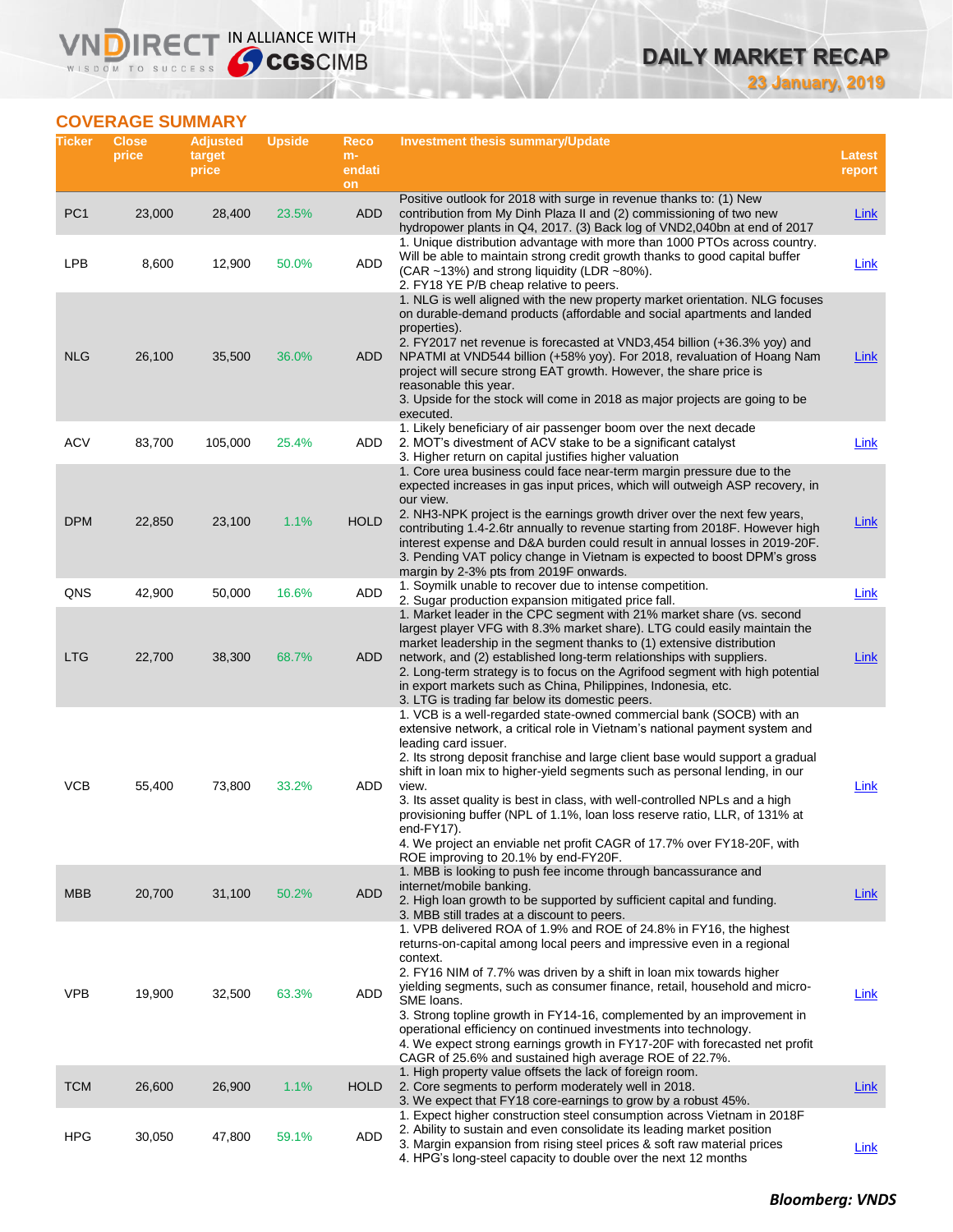## **DAILY MARKET RECAP**

**23 January, 2019**

| Ticker     | <b>Close</b><br>price | <b>Adjusted</b><br>target<br>price | <b>Upside</b> | Reco<br>$m-$<br>endati | <b>Investment thesis summary/Update</b>                                                                                                                                                                                                                                                                                                                                                                                                                                                                                                                                                           | <b>Latest</b><br>report |
|------------|-----------------------|------------------------------------|---------------|------------------------|---------------------------------------------------------------------------------------------------------------------------------------------------------------------------------------------------------------------------------------------------------------------------------------------------------------------------------------------------------------------------------------------------------------------------------------------------------------------------------------------------------------------------------------------------------------------------------------------------|-------------------------|
|            |                       |                                    |               | on                     | 1. PVT has a chartering profile skewed towards fixed rates, which offers<br>protection against the current low-rate environment, while providing potential                                                                                                                                                                                                                                                                                                                                                                                                                                        |                         |
| <b>PVT</b> | 16,550                | 21,000                             | 26.9%         | ADD                    | upside for recovery.<br>2. PVT has the largest tanker fleet and LPG fleet among Vietnam carriers,<br>and is able to ride on growing demand for fossil fuels and LPG from the civil<br>and industrial sectors.<br>3. The company plans to upsize and rejuvenate its fleet over the next few<br>years to respond to Vietnam's increasing refinery capacity and growing<br>demand for LPG.                                                                                                                                                                                                           | Link                    |
| <b>STK</b> | 16,650                | 28,800                             | 73.0%         | ADD                    | 1. STK is currently the Vietnam's 2nd largest polyester yarn manufacturer,<br>accounting for 28% of the country's total polyester yarn exports.<br>2. Unmet domestic demand and growing demand from export markets,<br>driven by recent trade agreements.<br>3. However, fierce competition from Chinese yarn, as well as input price<br>volatility present downside risks.                                                                                                                                                                                                                       | Link                    |
| IDI        | 7,880                 | 23,800                             | 202.0%        | <b>ADD</b>             | 1. IDI has gradually risen to become one of the most promising Vietnamese<br>pangasius exporters. The firm has endured multiple downturns in the<br>industry, demonstrating its resilience and good management quality. The<br>share price, however, is volatile.<br>2. We expect that pangasius exports will grow strongly in 2018.<br>3. Fish feed segment and fishmeal/fish fat segment will see strong growth in<br>2018<br>4. IDI will continue to increase its capacity to support growth over the next 2-<br>3 years.<br>5. High dividend yield and attractive valuation                   | <b>Link</b>             |
| AAA        | 14,400                | 25,300                             | 75.7%         | ADD                    | 1. AAA is the largest plastic packaging manufacturer and exporter in South<br>East Asia, with current production capacity of 8,000 tonnes/month.<br>2. AAA will be able to capture market share globally in countries such as<br>Japan and the U.S.<br>3. AAA aims to expand its production and adopt effective cost controls.                                                                                                                                                                                                                                                                    | Link                    |
| <b>PNJ</b> | 90,500                | 120,700                            | 33.4%         | ADD                    | 1. Extensive store network continued to serve as a major driver for PNJ's<br>growth.<br>2. Robust Same-Store Sales Growth (SSSG)<br>3. PNJ is diversifying its jewelry-focused product mix by introducing fashion<br>accessories such as mid-range branded watches since 2012.<br>3. Growing benefits from expanding store network and developing omni-<br>channel platform.                                                                                                                                                                                                                      | Link                    |
| KDH        | 30,050                | 34,900                             | 16.1%         | ADD                    | 1. KDH owns 500ha land bank in the inner city area of HCMC following its<br>recent merger with Binh Chanh Construction & Investment (BCI, Unlisted).<br>2. Its strategy to develop mid-range condos and gated townhouse<br>communities makes for a diversified range of products and lowers market<br>risk.<br>3. We believe KDH's high quality housing developments have helped it to<br>establish its brand name among prospective buyers, driving strong sales<br>absorption.                                                                                                                  | Link                    |
| VGI        | 15,200                | 17,400                             | 14.5%         | <b>HOLD</b>            | 1. VGI is the largest telco to be listed on Vietnam stock market and holds the<br>leading position in six out of nine countries under coverage.<br>2. VGI provides full telecom services including calls, texts, mobile data and<br>fiber optic internet broadband in nine countries across Africa, Latin America<br>and Southeast Asia.<br>3. Long term growth driver will be Mytel, VGI's new JV in Myanmar, given the<br>domestic backdrop of a relatively high smartphone adoption rate of 70% of<br>total mobile users                                                                       | <b>Link</b>             |
| <b>DCM</b> | 9,130                 | 9,700                              | 6.2%          | <b>HOLD</b>            | 1. Parent company PVN guarantees 12% ROE for the company's urea<br>operations in FY15-18F, protecting DCM from adverse market movements.<br>2. Changes to Vietnam's VAT policy in 2018-19F could help expand DCM's<br>gross margin by 3-4% from 2019F onwards, in our view.<br>3. Uncertainty around 2019F input gas price policy, however, is a major risk<br>that could counter positive effects of VAT policy change.                                                                                                                                                                          | Link                    |
| <b>VTP</b> | 153,500               | 113,000                            | $-26.4%$      | <b>REDUCE</b>          | 1. VTP has the second largest market share, is the fastest growing and most<br>profitable delivery company for B2C commerce in Vietnam.<br>2. High growth company in a fast-evolving industry.<br>3. VTP's market share gains can be attributed to advanced technology and<br>strong infrastructure.<br>4. VTP's core sales are expected to grow at a CAGR of 48.6% to 2020.<br>5. Healthy financial status with strong cash reserves and high ROE.<br>Company has a net cash position with cash and equivalents contributing<br>50% of total assets, supporting future capital investment needs. | <b>Link</b>             |

**VNDIRECT IN ALLIANCE WITH**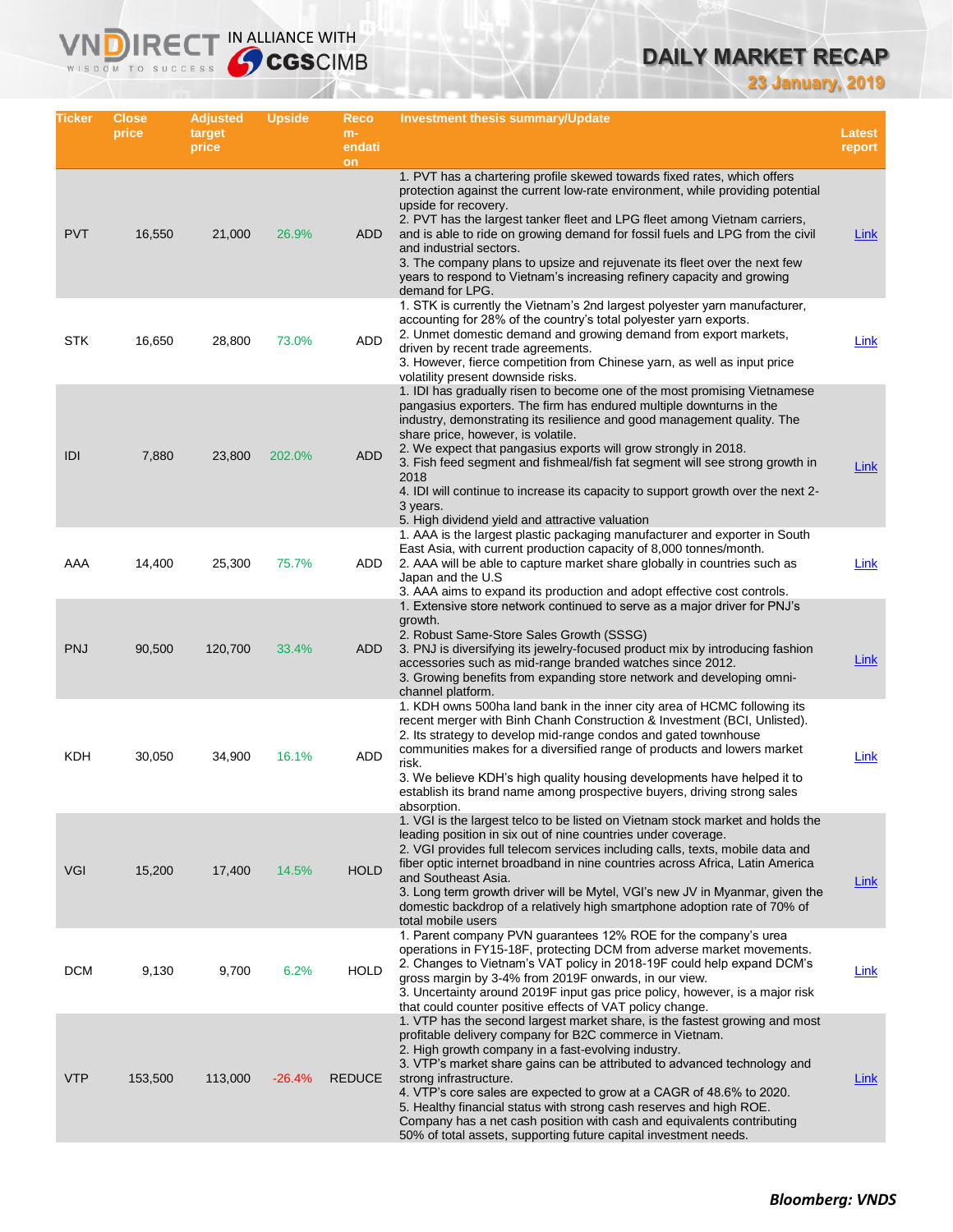### **MARKET MOVEMENTS**

WISDOM TO SUCCESS

הו

| <b>HOSE</b>        |              |       |      |        |              |
|--------------------|--------------|-------|------|--------|--------------|
| <b>Top gainers</b> |              |       |      |        | <b>VND</b>   |
| <b>Ticker</b>      | Last         | Cha   | %chq | Vol.   | <b>Index</b> |
|                    | <b>Price</b> |       |      |        | impact       |
| PGI                | 17,650       | 1,150 | 6.97 | 10     | 0.031        |
| LAF                | 4.920        | 320   | 6.96 | 10,060 | 0.001        |
| L10                | 22,350       | 1,450 | 6.94 | 2,330  | 0.004        |
| <b>RIC</b>         | 6,030        | 390   | 6.91 | 20     | 0.003        |
| <b>HLG</b>         | 8,980        | 580   | 6.90 | 10     | 0.008        |

**IRECT IN ALLIANCE WITH** 

| <b>Top losers</b> |              |        |         |        | <b>VND</b>   |
|-------------------|--------------|--------|---------|--------|--------------|
| <b>Ticker</b>     | Last         | Cha    | $%$ chq | Vol.   | <b>Index</b> |
|                   | <b>Price</b> |        |         |        | impact       |
| <b>TNT</b>        | 2.410        | $-180$ | $-6.95$ | 60,850 | $-0.001$     |
| <b>TMT</b>        | 6,980        | $-520$ | $-6.93$ | 13,250 | $-0.006$     |
| <b>CIG</b>        | 3,150        | $-230$ | $-6.80$ | 60     | $-0.002$     |
| <b>TIE</b>        | 5,550        | $-400$ | $-6.72$ | 10     | $-0.001$     |
| PXI               | 2.510        | $-180$ | $-6.69$ | 2.730  | $-0.002$     |

|               | <b>Top index movers</b> |     |         |         |              |  |  |  |  |
|---------------|-------------------------|-----|---------|---------|--------------|--|--|--|--|
| <b>Ticker</b> | Last                    | Cha | $%$ chq | Vol.    | <b>Index</b> |  |  |  |  |
|               | <b>Price</b>            |     |         |         | impact       |  |  |  |  |
| <b>CTG</b>    | 19,950                  | 400 | 2.05    | 6.94MLN | 0.455        |  |  |  |  |
| <b>HPG</b>    | 30,050                  | 550 | 1.86    | 3.79MLN | 0.357        |  |  |  |  |
| VNM           | 134,500                 | 500 | 0.37    | 1.03MLN | 0.266        |  |  |  |  |
| <b>STB</b>    | 12,150                  | 400 | 3.40    | 7.82MLN | 0.230        |  |  |  |  |
| <b>VCB</b>    | 55,400                  | 200 | 0.36    | 514.720 | 0.220        |  |  |  |  |

| <b>VND</b><br><b>Top index laggers</b> |              |          |         |         |              |  |  |  |  |
|----------------------------------------|--------------|----------|---------|---------|--------------|--|--|--|--|
| <b>Ticker</b>                          | Last         | Cha      | %chq    | Vol.    | <b>Index</b> |  |  |  |  |
|                                        | <b>Price</b> |          |         |         | impact       |  |  |  |  |
| <b>MSN</b>                             | 78,000       | $-2,100$ | $-2.62$ | 707.690 | $-0.746$     |  |  |  |  |
| <b>TCB</b>                             | 26,550       | $-250$   | $-0.93$ | 2.09MLN | $-0.267$     |  |  |  |  |
| CTD                                    | 137,100      | $-5,900$ | $-4.13$ | 157.950 | $-0.141$     |  |  |  |  |
| <b>PLX</b>                             | 53,200       | $-300$   | $-0.56$ | 486.420 | $-0.119$     |  |  |  |  |
| <b>BHN</b>                             | 80,800       | $-1,500$ | $-1.82$ | 500     | $-0.106$     |  |  |  |  |

| <b>VND</b><br><b>Top liquidity</b> |              |       |         |         |              |  |  |  |
|------------------------------------|--------------|-------|---------|---------|--------------|--|--|--|
| <b>Ticker</b>                      | Last         | Cha   | $%$ chq | Val.    | <b>Index</b> |  |  |  |
|                                    | <b>Price</b> |       |         | (VNDbn) | impact       |  |  |  |
| <b>STB</b>                         | 12,150       | 400   | 3.40    | 7.82MLN | 0.230        |  |  |  |
| <b>CTG</b>                         | 19.950       | 400   | 2.05    | 6.94MLN | 0.455        |  |  |  |
| ASM                                | 8.000        | 250   | 3.23    | 4.45MLN | 0.018        |  |  |  |
| <b>FLC</b>                         | 5,240        | $-20$ | $-0.38$ | 4.27MLN | $-0.004$     |  |  |  |
| <b>HPG</b>                         | 30,050       | 550   | 1.86    | 3.79MLN | 0.357        |  |  |  |

| <b>HOSE</b>        |              |       |         |        |              |                    |              | <b>HNX</b> |         |         |              |
|--------------------|--------------|-------|---------|--------|--------------|--------------------|--------------|------------|---------|---------|--------------|
| <b>Top gainers</b> |              |       |         |        | <b>VND</b>   | <b>Top gainers</b> |              |            |         |         | <b>VND</b>   |
| Ticker             | Last         | Chg   | $%$ chg | Vol.   | <b>Index</b> | Ticker             | Last         | Chg        | $%$ chq | Vol.    | <b>Index</b> |
|                    | <b>Price</b> |       |         |        | impact       |                    | <b>Price</b> |            |         |         | impact       |
| PGI                | 17,650       | 1.150 | 6.97    | 10     | 0.031        | <b>NHP</b>         | 700          | 100        | 16.67   | 5,500   | 0.000        |
| LAF                | 4,920        | 320   | 6.96    | 10,060 | 0.001        | <b>DCS</b>         | 900          | 100        | 12.50   | 39,000  | 0.000        |
| L10                | 22,350       | 1,450 | 6.94    | 2,330  | 0.004        | <b>KST</b>         | 15,400       | 1,400      | 10.00   | 100     | 0.000        |
| <b>RIC</b>         | 6,030        | 390   | 6.91    | 20     | 0.003        | VIG                | 1,100        | 100        | 10.00   | 336,800 | 0.000        |
| HLG                | 8,980        | 580   | 6.90    | 10     | 0.008        | <b>AMC</b>         | 21,100       | 1,900      | 9.90    | 100     | 0.000        |
|                    |              |       |         |        |              |                    |              |            |         |         |              |

| <b>Top losers</b> |                      |        |         |        | <b>VND</b>      | <b>Top losers</b> |                      |          |          |        | <b>VND</b>      |
|-------------------|----------------------|--------|---------|--------|-----------------|-------------------|----------------------|----------|----------|--------|-----------------|
| Ticker            | Last<br><b>Price</b> | Chg    | $%$ chq | Vol.   | Index<br>impact | Ticker            | Last<br><b>Price</b> | Chg      | $%$ chq  | Vol.   | Index<br>impact |
| TNT               | 2.410                | $-180$ | $-6.95$ | 60.850 | $-0.001$        | HKB               | 700                  | $-100$   | $-12.50$ | 82.600 | 0.000           |
| <b>TMT</b>        | 6,980                | $-520$ | $-6.93$ | 13.250 | $-0.006$        | <b>HJS</b>        | 22,500               | $-2.500$ | $-10.00$ | 200    | 0.000           |
| CIG               | 3,150                | $-230$ | $-6.80$ | 60     | $-0.002$        | ECI               | 16.700               | $-1.800$ | $-9.73$  | 100    | 0.000           |
| <b>TIE</b>        | 5,550                | $-400$ | $-6.72$ | 10     | $-0.001$        | <b>AME</b>        | 14,900               | $-1.600$ | $-9.70$  | 8,000  | 0.000           |
| PXI               | 2,510                | $-180$ | $-6.69$ | 2,730  | $-0.002$        | PBP               | 13,300               | $-1,400$ | $-9.52$  | 300    | 0.000           |

| Top index movers |              |         |         | <b>VND</b>   |            |        |                                  |         |         | <b>VND</b>   |
|------------------|--------------|---------|---------|--------------|------------|--------|----------------------------------|---------|---------|--------------|
| Last             | Chg          | $%$ chq | Vol.    | <b>Index</b> | Ticker     | Last   | Chg                              | $%$ chq | Vol.    | <b>Index</b> |
|                  |              |         |         |              |            |        |                                  |         |         | impact       |
| 19.950           | 400          | 2.05    | 6.94MLN | 0.455        | <b>SHB</b> | 7.100  | 100                              | 1.43    | 986,000 | 0.104        |
| 30,050           | 550          | 1.86    | 3.79MLN | 0.357        | <b>VCG</b> | 23,200 | 800                              | 3.57    | 2.10MLN | 0.054        |
| 134.500          | 500          | 0.37    | 1.03MLN | 0.266        | <b>AMV</b> | 35,000 | 2.700                            | 8.36    | 10.000  | 0.037        |
| 12.150           | 400          | 3.40    | 7.82MLN | 0.230        | VC3        | 23,300 | 1.000                            | 4.48    | 254.000 | 0.025        |
| 55,400           | 200          | 0.36    | 514.720 | 0.220        | VGC        | 19,300 | 100                              | 0.52    | 1.07MLN | 0.021        |
|                  | <b>Price</b> |         |         |              | impact     |        | Top index movers<br><b>Price</b> |         |         |              |

| <b>Top index laggers</b> |              |          |         |         | <b>VND</b>   | <b>Top index laggers</b> |              |          |         |        |              |  |
|--------------------------|--------------|----------|---------|---------|--------------|--------------------------|--------------|----------|---------|--------|--------------|--|
| Ticker                   | Last         | Chg      | $%$ chq | Vol.    | <b>Index</b> | Ticker                   | Last         | Chg      | $%$ chq | Vol.   | <b>Index</b> |  |
|                          | <b>Price</b> |          |         |         | impact       |                          | <b>Price</b> |          |         |        | impact       |  |
| <b>MSN</b>               | 78.000       | $-2.100$ | $-2.62$ | 707.690 | $-0.746$     | DHT                      | 37,000       | $-3.000$ | $-7.50$ | 7,700  | $-0.040$     |  |
| TCB                      | 26.550       | $-250$   | $-0.93$ | 2.09MLN | $-0.267$     | <b>SHN</b>               | 9.500        | $-300$   | $-3.06$ | 500    | $-0.036$     |  |
| CTD                      | 137.100      | $-5.900$ | $-4.13$ | 157.950 | $-0.141$     | PTI                      | 16.200       | $-1.100$ | $-6.36$ | 200    | $-0.022$     |  |
| <b>PLX</b>               | 53,200       | $-300$   | $-0.56$ | 486,420 | $-0.119$     | <b>PVI</b>               | 32,600       | $-500$   | $-1.51$ | 20,900 | $-0.018$     |  |
| <b>BHN</b>               | 80,800       | $-1,500$ | $-1.82$ | 500     | $-0.106$     | <b>IVS</b>               | 11,000       | $-900$   | $-7.56$ | 1.500  | $-0.017$     |  |

| <b>Top liquidity</b> |              |       |         |         | <b>VND</b>   | <b>Top liquidity</b> |              |     |      |         | <b>VND</b>    |
|----------------------|--------------|-------|---------|---------|--------------|----------------------|--------------|-----|------|---------|---------------|
| Ticker               | Last         | Chg   | $%$ chq | Val.    | <b>Index</b> | Ticker               | Last         | Chg | %cha | Val.    | Index         |
|                      | <b>Price</b> |       |         | (VNDbn) | impact       |                      | <b>Price</b> |     |      | (VNDbn) | impact        |
| <b>STB</b>           | 12.150       | 400   | 3.40    | 7.82MLN | 0.230        | ART                  | 2,500        | 100 | 4.17 | 3.05MLN | 0.010         |
| <b>CTG</b>           | 19,950       | 400   | 2.05    | 6.94MLN | 0.455        | <b>VCG</b>           | 23,200       | 800 | 3.57 | 2.10MLN | 0.054         |
| ASM                  | 8,000        | 250   | 3.23    | 4.45MLN | 0.018        | <b>PVS</b>           | 18,000       | 0   | 0.00 | 1.40MLN | 0.000         |
| <b>FLC</b>           | 5,240        | $-20$ | $-0.38$ | 4.27MLN | $-0.004$     | <b>HUT</b>           | 3,700        | 100 | 2.78 | 1.30MLN | 0.020         |
| HPG                  | 30,050       | 550   | 1.86    | 3.79MLN | 0.357        | <b>ACB</b>           | 29,100       | 0   | 0.00 | 1.16MLN | 0.000         |
|                      |              |       |         |         |              |                      |              |     |      |         | $\sim$ $\sim$ |

*23 Jan Source: Bloomberg*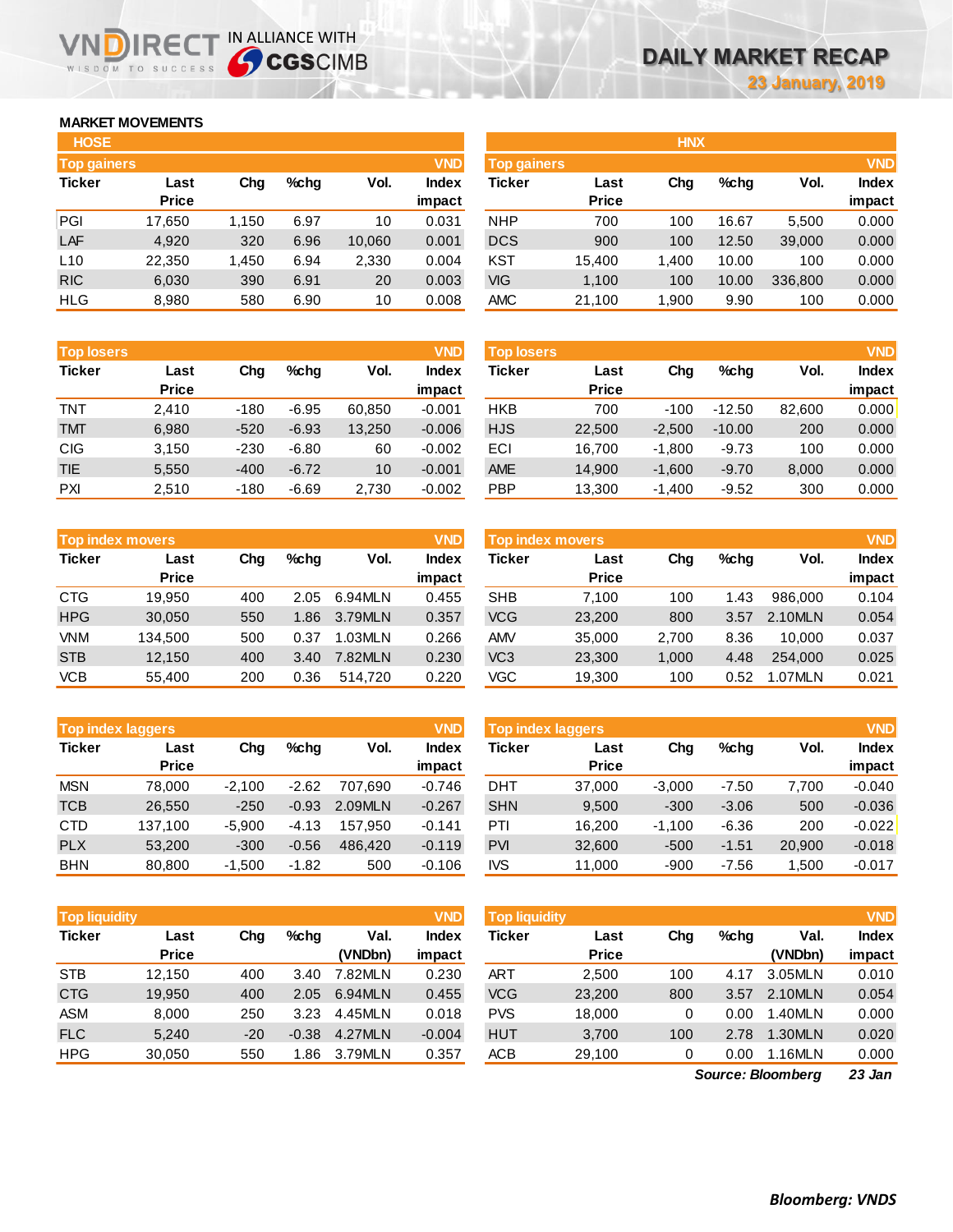### **FOREIGN ACTIVITIES**

WISDOM TO SUCCESS

**VNDIRECT IN ALLIANCE WITH** 

| <b>Volume (Mn'shs)</b> | <b>HOSE</b> | <b>HNX</b> | <b>Value (VND'bn)</b> | <b>HOSE</b> | <b>HNX</b> |
|------------------------|-------------|------------|-----------------------|-------------|------------|
| <b>BUY</b>             | 13.4        | 1.6        | <b>BUY</b>            | 528.9       | 45.7       |
| % of market            | 10.5%       | $7.1\%$    | % of market           | 20.7%       | 15.6%      |
| <b>SELL</b>            | 9.8         | 0.5        | <b>SELL</b>           | 514.3       | 4.5        |
| % of market            | $7.7\%$     | 2.3%       | % of market           | 20.1%       | 1.5%       |
| <b>NET BUY (SELL)</b>  | 3.58        |            | <b>NET BUY (SELL)</b> | 14.6        | 41.2       |

*Source: HSX, HNX*



### **Foreign net buy/sell (30 days) in VND'bn**

| <b>2018 ACCUMULATION</b> |  |
|--------------------------|--|
|                          |  |

| <b>Volume (MIn'shs)</b> | <b>HOSE</b> | <b>HNX</b> | Value (VND'bn)        | <b>HOSE</b> | <b>HNX</b>                    |
|-------------------------|-------------|------------|-----------------------|-------------|-------------------------------|
| <b>BUY</b>              | 4,625.8     | 420.3      | <b>BUY</b>            | 260,245.0   | 7,651.2                       |
| % of market             | 9.4%        | 3.2%       | % of market           | 19.5%       | 4.6%                          |
| <b>SELL</b>             | 4,267.8     | 516.2      | <b>SELL</b>           | 219,041.2   | 9,527.6                       |
| % of market             | 8.7%        | 4.0%       | % of market           | 16.4%       | 5.7%                          |
| <b>NET BUY (SELL)</b>   | 358.0       | (95.9)     | <b>NET BUY (SELL)</b> | 41,204      | (1,876.3)<br>Source: HSX, HNX |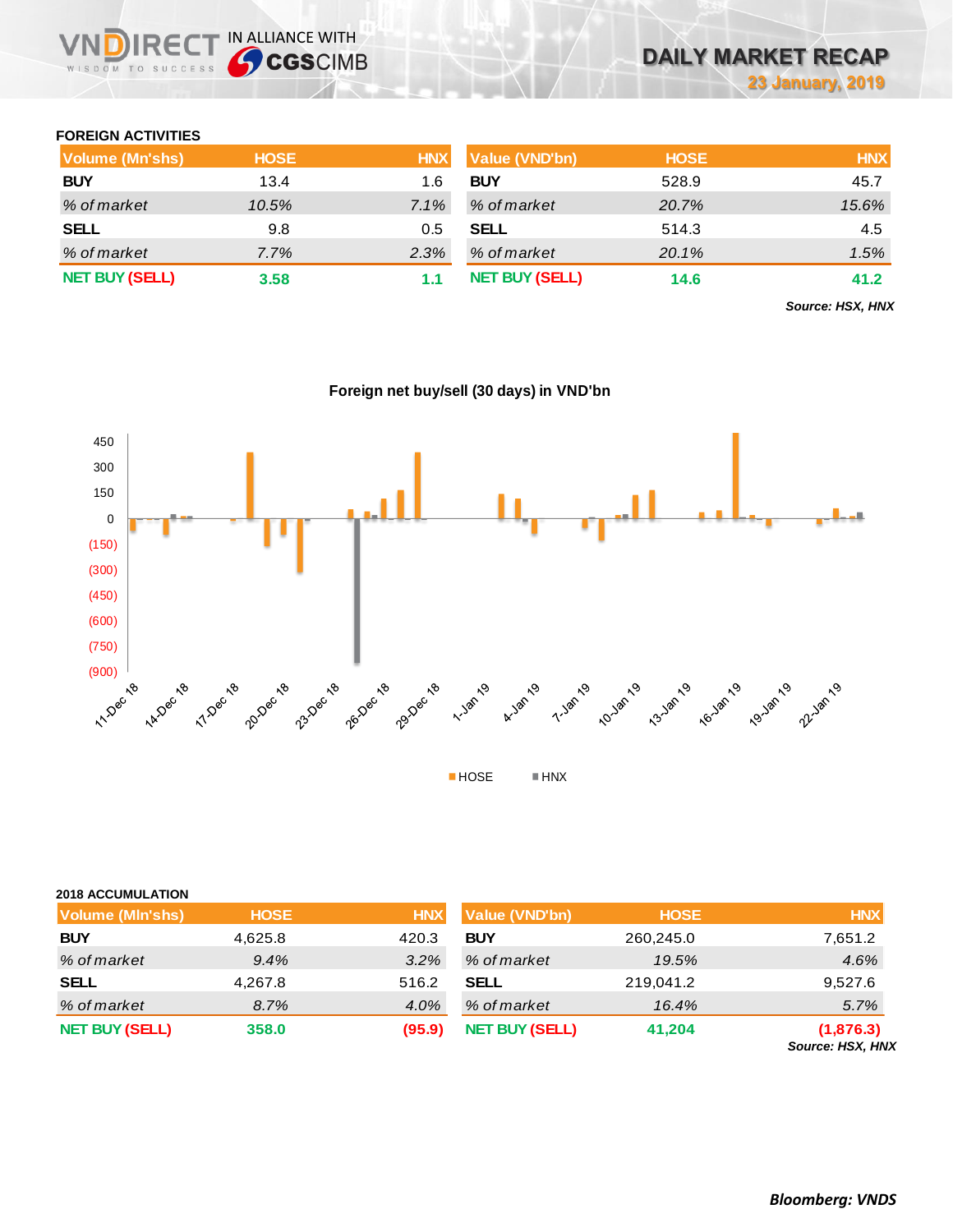#### **FOREIGN ACTIVITIES**

WISDOM TO SUCCESS

**IN DIRECT IN ALLIANCE WITH** 

|               |                               | <b>HOSE</b> |         |       |                        | <b>HNX</b> |                               |             |         |       |                 |  |
|---------------|-------------------------------|-------------|---------|-------|------------------------|------------|-------------------------------|-------------|---------|-------|-----------------|--|
|               | Top buy by foreigners (value) |             |         |       | <b>VND'bn</b>          |            | Top buy by foreigners (value) |             |         |       | <b>VND'bn</b>   |  |
| <b>Ticker</b> | Last<br><b>Price</b>          | Chg         | $%$ chg | Value | <b>Index</b><br>impact | Ticker     | Last<br><b>Price</b>          | Chg         | %chg    | Value | Index<br>impact |  |
| <b>VNM</b>    | 134.500                       | 500         | 0.37    | 208.2 | 0.266                  | <b>NRC</b> | 38,000                        | 1,900       | 5.26    | 39.2  | 0.000           |  |
| <b>VRE</b>    | 29.100                        | 150         | 0.52    | 83.4  | 0.107                  | <b>VGC</b> | 19,300                        | 100         | 0.52    | 3.8   | 0.000           |  |
| <b>CTG</b>    | 19.950                        | 400         | 2.05    | 36.0  | 0.455                  | <b>CEO</b> | 13.100                        | 0           | 0.00    | 1.5   | 0.000           |  |
| <b>MSN</b>    | 78,000                        | $-2,100$    | $-2.62$ | 31.5  | $-0.746$               | <b>PVS</b> | 18,000                        | $\mathbf 0$ | 0.00    | 0.5   | 0.000           |  |
| <b>STB</b>    | 12,150                        | 400         | 3.40    | 30.9  | 0.230                  | <b>AME</b> | 14,900                        | $-1,600$    | $-9.70$ | 0.1   | 0.000           |  |

|               | Top sell by foreigners (value) |          |         |       |                 | Top sell by foreigners (value) |                      |        |         |       | <b>VND'bn</b>          |  |  |
|---------------|--------------------------------|----------|---------|-------|-----------------|--------------------------------|----------------------|--------|---------|-------|------------------------|--|--|
| <b>Ticker</b> | Last<br><b>Price</b>           | Chg      | $%$ chg | Value | Index<br>impact | Ticker                         | Last<br><b>Price</b> | Chg    | %chg    | Value | <b>Index</b><br>impact |  |  |
| <b>VNM</b>    | 134.500                        | 500      | 0.37    | 186.6 | 0.266           | TNG                            | 17.800               | 0      | 0.00    | 1.2   | 0.000                  |  |  |
| <b>VRE</b>    | 29,100                         | 150      | 0.52    | 86.1  | 0.107           | <b>TCS</b>                     | 6,600                | 200    | 3.13    | 0.7   | 0.000                  |  |  |
| <b>MSN</b>    | 78.000                         | $-2.100$ | $-2.62$ | 56.1  | $-0.746$        | <b>NDN</b>                     | 11.500               | $-200$ | $-1.71$ | 0.6   | 0.000                  |  |  |
| <b>DHG</b>    | 83.800                         | $-800$   | $-0.95$ | 25.6  | $-0.032$        | <b>HUT</b>                     | 3,700                | 100    | 2.78    | 0.6   | 0.000                  |  |  |
| <b>VJC</b>    | 115.500                        | 500      | 0.43    | 21.1  | 0.083           | <b>PVS</b>                     | 18,000               | 0      | 0.00    | 0.3   | 0.000                  |  |  |

|               | Top net buy by foreigners (value) |     |         |       | <b>VND'bn</b>          | Top net buy by foreigners (value) |                      |          |         |       |                        |
|---------------|-----------------------------------|-----|---------|-------|------------------------|-----------------------------------|----------------------|----------|---------|-------|------------------------|
| <b>Ticker</b> | Last<br><b>Price</b>              | Chg | $%$ chg | Value | <b>Index</b><br>impact | Ticker                            | Last<br><b>Price</b> | Chg      | %chg    | Value | <b>Index</b><br>impact |
| <b>CTG</b>    | 19.950                            | 400 | 2.05    | 36.0  | 0.455                  | <b>NRC</b>                        | 38,000               | 1,900    | 5.26    | 39.2  | 0.000                  |
| <b>STB</b>    | 12,150                            | 400 | 3.40    | 30.8  | 0.230                  | <b>VGC</b>                        | 19,300               | 100      | 0.52    | 3.8   | 0.000                  |
| <b>VNM</b>    | 134.500                           | 500 | 0.37    | 21.6  | 0.266                  | CEO                               | 13.100               | 0        | 0.00    | 1.5   | 0.000                  |
| <b>VHM</b>    | 79.600                            | 0   | 0.00    | 12.8  | 0.000                  | <b>PVS</b>                        | 18,000               | 0        | 0.00    | 0.2   | 0.000                  |
| <b>TPB</b>    | 21.800                            | 800 | 3.81    | 10.8  | 0.209                  | <b>AME</b>                        | 14.900               | $-1.600$ | $-9.70$ | 0.1   | 0.000                  |

|               | Top net sell by foreigners (value) |          |         |         |                        | Top net sell by foreigners (value) |                      |        |         |         | <b>VND'bn</b>          |  |
|---------------|------------------------------------|----------|---------|---------|------------------------|------------------------------------|----------------------|--------|---------|---------|------------------------|--|
| <b>Ticker</b> | Last<br><b>Price</b>               | Chg      | %chg    | Value   | <b>Index</b><br>impact | <b>Ticker</b>                      | Last<br><b>Price</b> | Chg    | %chg    | Value   | <b>Index</b><br>impact |  |
| <b>DHG</b>    | 83,800                             | $-800$   | $-0.95$ | $-25.6$ | $-0.032$               | TNG                                | 17,800               | 0      | 0.00    | $-1.25$ | 0.000                  |  |
| <b>MSN</b>    | 78,000                             | $-2,100$ | $-2.62$ | $-24.6$ | $-0.746$               | <b>TCS</b>                         | 6,600                | 200    | 3.13    | $-0.71$ | 0.000                  |  |
| VJC           | 115.500                            | 500      | 0.43    | $-19.9$ | 0.083                  | <b>NDN</b>                         | 11.500               | $-200$ | $-1.71$ | $-0.55$ | 0.000                  |  |
| <b>CTD</b>    | 137.100                            | $-5,900$ | $-4.13$ | $-14.0$ | $-0.141$               | <b>HUT</b>                         | 3,700                | 100    | 2.78    | $-0.55$ | 0.000                  |  |
| <b>PLX</b>    | 53,200                             | $-300$   | $-0.56$ | $-13.3$ | $-0.119$               | TDN                                | 5,800                | $-100$ | $-1.69$ | $-0.29$ | 0.000                  |  |

*Source: Bloomberg, HOSE, HNX*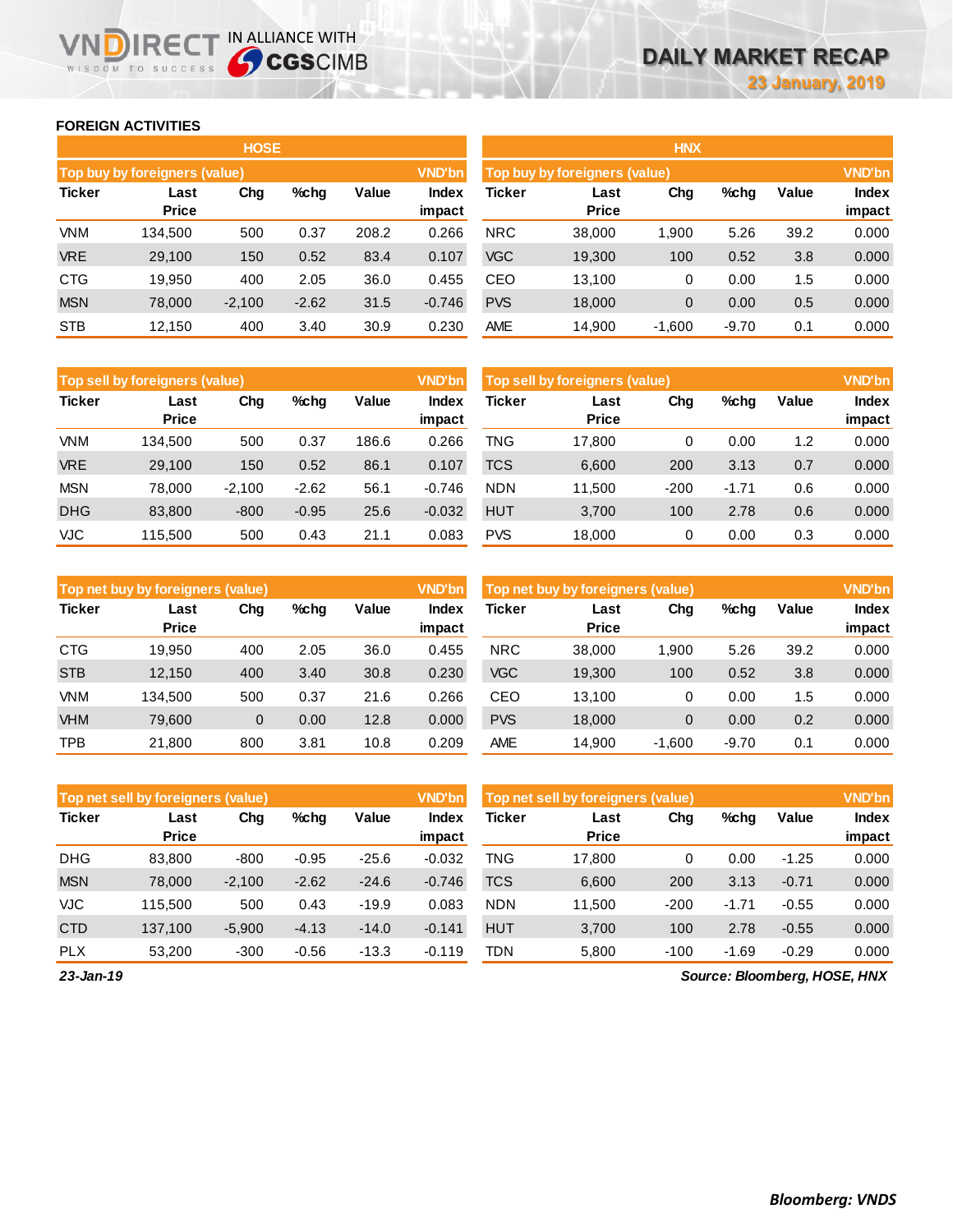## **DAILY MARKET RECAP**

**23 January, 2019**

### **TOP 60 MARKET CAP STOCKS SNAPSHOT ON HOSE**

 $R<sub>f</sub>$ 

IN ALLIANCE WITH

|                                           |                            |                  |                        |                      |                |                                                   |              |             |                                                 |                                  | <b>23 January, 2019</b> |                    |                    |
|-------------------------------------------|----------------------------|------------------|------------------------|----------------------|----------------|---------------------------------------------------|--------------|-------------|-------------------------------------------------|----------------------------------|-------------------------|--------------------|--------------------|
| TOP 60 MARKET CAP STOCKS SNAPSHOT ON HOSE |                            |                  |                        |                      |                |                                                   |              |             |                                                 |                                  |                         |                    |                    |
| No. Ticker                                | <b>Price</b><br><b>VND</b> | 1 M              | Price change (%)<br>3M | 6M                   | <b>US\$mln</b> | Mkt. Cap Outs. Vol. Float ratio<br><b>MIn'shs</b> | %            |             | Avail. Fil Ave. daily vol.<br>$% (30 days-shs)$ | P/E<br>$\boldsymbol{\mathsf{x}}$ | P/B<br>$\pmb{\chi}$     | <b>ROE</b><br>$\%$ | <b>ROA</b><br>$\%$ |
| 1 VIC VM                                  | 102,600                    | 0.6              | 3.6                    | $-1.3$               | 14,265         | 3,192                                             | 57.6         | 31.8        | 482,103                                         | 75.1                             | 5.9                     | 10.3               | 1.7                |
| 2 VHM VM                                  | 79,600                     | 7.7              | 7.4                    | $-7.7$               | 11,615         | 3,350                                             | 30.3         | 33.5        | 306,820                                         | 42.4                             | 2.9                     | <b>N/A</b>         | <b>N/A</b>         |
| 3 VNM VM                                  | 134,500                    | 9.8              | 8.9                    | $-5.1$               | 10,203         | 1,741                                             | 46.2         | 40.6        | 642,628                                         | 26.9                             | 9.2                     | 35.2               | 29.5               |
| 4 VCB VM                                  | 55,400                     | 1.7              | $-0.7$                 | $-2.1$               | 8,951          | 3,709                                             | 25.2         | 7.0         | 1,036,306                                       | 13.6                             | 3.1                     | 25.2               | 1.4                |
| 5 GAS VM                                  | 90,000                     | $-1.9$           | $-17.7$                | 6.4                  | 7,504          | 1,914                                             | 4.2          | 45.5        | 484,338                                         | 14.5                             | 3.8                     | 27.8               | 19.4               |
| 6 SAB VM                                  | 233,800                    | $-5.3$           | 4.9                    | 11.1                 | 6,532          | 641                                               | 10.4         | 90.2        | 39,486                                          | 33.9                             | 9.0                     | 28.5               | 20.3               |
| 7 BID VM                                  | 32,700                     | $-3.8$           | $-6.3$                 | 31.9                 | 4,870          | 3,419                                             | 4.4          | 26.9        | 1,199,123                                       | 13.6                             | 2.2                     | 17.4               | 0.7                |
| 8 TCB VM                                  | 26,550                     | $-2.7$           | $-4.5$                 | $-0.2$               | 4,044          | 3,497                                             | 81.6         | 0.0         | 2,075,545                                       | 9.4                              | 1.9                     | 25.4               | 3.2                |
| 9 MSN VM                                  | 78,000                     | $-0.8$           | 0.6                    | $-1.4$               | 3,952          | 1,163                                             | 30.6         | 8.6         | 493,583                                         | 14.4                             | 4.7                     | 30.9               | 8.7                |
| 10 CTG VM                                 | 19,950                     | $-4.3$           | $-15.6$                | $-15.5$              | 3,236          | 3,723                                             | 15.8         | 0.7         | 5,105,764                                       | 9.7                              | 1.1                     | 11.7               | 0.7                |
| 11 VRE VM                                 | 29,100                     | $-0.7$           | $-3.7$                 | $-14.8$              | 2,952          | 2,329                                             | 100.0        | 17.3        | 1,325,004                                       | 45.1                             | 2.6                     | 5.7                | 5.6                |
| 12 HPG VM                                 | 30,050                     | 0.3              | $-23.9$                | $-18.7$              | 2,780          | 2,124                                             | 53.5         | 10.2        | 4,303,085                                       | 6.9                              | 1.6                     | 26.7               | 15.5               |
| 13 BVHVM                                  | 90,300                     | $-5.1$           | $-1.8$                 | 22.5                 | 2,757          | 701                                               | 31.2         | 24.2        | 67,372                                          | 52.3                             | 4.3                     | 8.4                | 1.3                |
| 14 VJC VM                                 | 115,500                    | $-7.0$           | $-9.1$                 | $-17.5$              | 2,725          | 542                                               | 53.2         | 7.2         | 500,066                                         | 12.2                             | 5.9                     | 67.1               | 19.7               |
| 15 PLX VM                                 | 53,200                     | $-6.8$           | $-8.3$                 | $-7.0$               | 2,686          | 1,159                                             | 6.3          | 9.2         | 382,236                                         | 16.2                             | 3.1                     | 19.5               | 6.2                |
| 16 NVL VM<br>17 VPB VM                    | 57,200                     | $-9.9$           | $-19.3$                | $-0.5$               | 2,319          | 930                                               | 32.4         | 31.6        | 466,771<br>2,339,350                            | 24.2                             | 3.0                     | 14.2               | 3.8                |
| 18 MBB VM                                 | 19,900                     | $-3.9$<br>$-1.2$ | $-12.7$                | $-27.6$              | 2,130          | 2,457                                             | 69.0         | 0.0<br>0.0  |                                                 | 6.6<br>7.3                       | 1.6                     | 26.9<br>20.1       | 2.5                |
| 19 MWG VM                                 | 20,700<br>83,600           | $-3.9$           | $-3.3$<br>$-6.7$       | $-9.4$               | 1,948          | 2,160<br>443                                      | 56.1<br>87.6 | 0.0         | 5,841,848                                       |                                  | 1.4<br>4.4              | 41.2               | 1.8<br>13.1        |
| 20 POW VM                                 | 15,500                     | <b>N/A</b>       | <b>N/A</b>             | $-2.1$<br><b>N/A</b> | 1,614<br>1,581 | 2,342                                             | 90.0         | 34.1        | 536,217<br><b>N/A</b>                           | 12.9<br>15.1                     | 1.4                     | 9.1                | 3.4                |
| 21 HDB VM                                 | 30,000                     | 2.2              | $-16.7$                | $-14.8$              | 1,282          | 981                                               | 72.6         | 3.1         | 1,458,623                                       | 15.3                             | 2.1                     | 14.9               | 1.0                |
| 22 FPT VM                                 | 42,350                     | $-0.4$           | 0.4                    | 0.8                  | 1,132          | 614                                               | 81.8         | 0.0         | 465,074                                         | 8.0                              | 2.2                     | 28.9               | 11.3               |
| 23 STB VM                                 | 12,150                     | 0.4              | $-3.2$                 | 3.4                  | 955            | 1,804                                             | 94.0         | 11.0        | 3,567,677                                       | 12.2                             | 0.9                     | 7.5                | 0.5                |
| 24 ROS VM                                 | 35,150                     | $-9.9$           | $-7.4$                 | $-18.4$              | 869            | 568                                               | 27.0         | 46.9        | 3,346,700                                       | 27.2                             | 3.5                     | 13.6               | 7.3                |
| 25 EIB VM                                 | 16,200                     | 15.7             | 20.9                   | 15.7                 | 868            | 1,229                                             | 79.0         | 0.4         | 414,959                                         | 14.7                             | 1.3                     | 9.4                | 0.9                |
| 26 BHN VM                                 | 80,800                     | 1.0              | $-8.2$                 | $-5.5$               | 816            | 232                                               | 0.9          | 31.4        | 383                                             | 29.1                             | 4.9                     | 17.3               | 6.7                |
| 27 TPB VM                                 | 21,800                     | 8.5              | 14.5                   | 4.0                  | 808            | 851                                               | 70.6         | 0.1         | 256,188                                         | 9.9                              | 1.7                     | 21.2               | 1.4                |
| 28 PNJ VM                                 | 90,500                     | $-4.7$           | $-8.6$                 | $-5.7$               | 658            | 167                                               | 69.4         | 0.0         | 220,901                                         | 15.4                             | 4.0                     | 28.7               | 17.8               |
| 29 SSIVM                                  | 25,450                     | $-8.6$           | $-12.2$                | $-9.6$               | 565            | 509                                               | 64.3         | 41.7        | 1,392,498                                       | 9.4                              | 1.3                     | 15.8               | 7.1                |
| 30 HNG VM                                 | 14,300                     | $-8.9$           | $-8.9$                 | $-7.7$               | 552            | 887                                               | 42.0         | 55.8        | 938,210                                         | <b>N/A</b>                       | 1.2                     | $-7.3$             | $-2.5$             |
| 31 KDH VM                                 | 30,050                     | $-4.3$           | $-1.3$                 | 4.8                  | 542            | 414                                               | 75.1         | 1.5         | 385,097                                         | 21.4                             | 1.9                     | 10.5               | 5.8                |
| 32 DHG VM                                 | 83,800                     | 4.8              | $-3.9$                 | $-16.2$              | 477            | 131                                               | 22.1         | 51.2        | 103,080                                         | 18.8                             | 3.5                     | 19.8               | 15.8               |
| 33 SBT VM                                 | 20,100                     | 3.9              | 3.4                    | 40.2                 | 460            | 525                                               | 30.2         | 88.9        | 1,455,300                                       | 24.5                             | 1.7                     | 11.3               | 4.3                |
| 34 CTD VM                                 | 137,100                    | $-13.5$          | $-6.7$                 | $-6.8$               | 451            | 75                                                | 86.3         | 1.5         | 243,854                                         | 7.5                              | 1.3                     | 18.8               | 9.2                |
| 35 REE VM                                 | 32,400                     | 2.4              | $-2.4$                 | $-4.7$               | 438            | 310                                               | 84.4         | 0.0         | 238,305                                         | 6.4                              | 1.1                     | 19.1               | 11.0               |
| 36 VHC VM                                 | 98,000                     | 9.0              | $-3.0$                 | 48.5                 | 394            | 92                                                | 37.7         | 63.4        | 229,578                                         | 7.4                              | 2.4                     | 37.4               | 22.7               |
| 37 DPM VM                                 | 22,850                     | 6.3              | 27.7                   | 28.4                 | 390            | 391                                               | 38.1         | 26.8        | 509,364                                         | 15.3                             | 1.1                     | 8.1                | 5.9                |
| 38 GEX VM                                 | 21,500                     | $-8.1$           | $-17.3$                | $-18.6$              | 381            | 407                                               | 68.5         | 36.7        | 1,589,353                                       | 8.5                              | 1.6                     | 22.3               | 6.9                |
| 39 DXG VM                                 | 23,500                     | $-2.9$           | $-14.5$                | $-1.3$               | 358            | 350                                               | 66.8         | 0.7         | 1,346,408                                       | 6.9                              | 1.6                     | 26.7               | 9.8                |
| 40 NT2 VM                                 | 27,800                     | 9.7              | 16.8                   | 3.2                  | 349            | 288                                               | 32.1         | 26.9        | 184,963                                         | 10.6                             | 2.2                     | 17.6               | 8.3                |
| 41 GMD VM                                 | 26,450                     | $-3.1$           | 2.3                    | 7.7                  | 342            | 297                                               | 60.8         | 0.0         | 399,352                                         | 4.2                              | 1.4                     | 30.8               | 18.1               |
| 42 YEG VM                                 | 235,900                    | 2.6              | $-17.4$                | 6.7                  | 321            | 31                                                | 93.2         | 54.8        | 7,397                                           | 95.4                             | 18.4                    | 29.0               | 11.6               |
| 43 SCS VM                                 | 143,000                    | $-2.1$           | 2.0                    | <b>N/A</b>           | 311            | 50                                                | 99.1         | 33.2        | 9,098                                           | 17.2                             | 8.5                     | 40.8               | 35.2               |
| 44 PPC VM                                 | 21,400                     | 18.2             | 20.6                   | 14.4                 | 299            | 321                                               | 24.7         | 34.5        | 250,791                                         | 5.9                              | 1.2                     | 20.7               | 15.9               |
| 45 LGC VM                                 | 35,300                     | 0.0              | 28.1                   | 35.0                 | 297            | 193                                               | <b>N/A</b>   | 4.0         | $\overline{2}$                                  | 41.5                             | 2.6                     | 6.5                | 1.7                |
| 46 PDR VM                                 | 25,300                     | $-3.6$           | $-4.3$                 | $-2.3$               | 294            | 266                                               | 37.8         | 43.2        | 621,206                                         | 10.7                             | 2.0                     | 20.5               | 6.1                |
| 47 VPIVM                                  | 41,200                     | $-2.3$           | $-2.8$                 | $-1.3$               | 287            | 160                                               | 100.0        | 39.4        | 179,552                                         | 9.6                              | 3.6                     | 38.8               | 13.1               |
| 48 KBC VM                                 | 13,850                     | $-6.1$           | 13.5                   | 14.5                 | 283            | 470                                               | 75.4         | 29.4        | 3,100,746                                       | 12.3                             | 0.7                     | 6.2                | 3.3                |
| 49 VCIVM                                  | 39,300                     | $-13.6$          | $-29.8$                | $-28.5$              | 279            | 163                                               | 66.1         | 58.9        | 109,101                                         | 7.8                              | 1.8                     | 24.7               | 12.7               |
| 50 TCH VM                                 | 18,050                     | $-8.4$           | $-12.6$                | $-19.2$              | 278            | 353                                               | 50.0         | 44.9        | 813,957                                         | 19.0                             | 1.5                     | 7.8                | 6.7                |
| 51 NLG VM                                 | 26,100                     | $-3.3$           | $-14.4$                | $-11.5$              | 272            | 239                                               | 60.6         | 0.0         | 250,766                                         | 7.0                              | 1.3                     | 19.2               | 8.7                |
| 52 PAN VM                                 | 45,400                     | $-0.2$           | $-9.2$                 | $-16.7$              | 269            | 136                                               | 47.3         | 3.8         | 43,035                                          | 26.8                             | 1.7                     | 6.4                | 2.7                |
| 53 HCM VM                                 | 46,700                     | $-5.8$           | $-16.6$                | $-14.5$              | 264            | 130                                               | 66.7         | 39.2        | 166,999                                         | 9.0                              | 2.0                     | 23.1               | 11.3               |
| 54 PVD VM                                 | 15,600                     | $-2.2$           | $-11.1$                | 22.8                 | 260            | 383                                               | 49.4         | 29.7        | 2,015,424                                       | 101.4                            | 0.5                     | 0.6                | 0.4                |
| 55 CII VM                                 | 23,350                     | $-9.7$           | $-5.3$                 | $-15.6$              | 252            | 248                                               | 83.4         | 14.7        | 828,488                                         | 70.3                             | 1.2                     | 1.7                | 0.4                |
| 56 HT1 VM                                 | 14,850                     | 3.8              | 22.7                   | 26.4                 | 247            | 382                                               | 20.0         | 43.3        | 195,871                                         | 8.8                              | 1.1                     | 12.5               | $5.9\,$            |
| 57 HPX VM                                 | 26,500                     | 3.5              | 27.1                   | <b>N/A</b>           | 231            | 200                                               | 100.0        | 33.8        | 401,933                                         | 8.8                              | 2.6                     | 20.0               | 5.7                |
| 58 PHR VM                                 | 36,200                     | 9.9              | 26.1                   | 80.5                 | 214            | 135                                               | 33.1         | 41.0        | 327,464                                         | 10.0                             | 1.8                     | 18.5               | 10.5               |
| 59 DCM VM<br>60 FRT VM                    | 9,130<br>69,000            | $-9.6$           | $-8.7$                 | $-11.8$<br>$-6.8$    | 211<br>204     | 529<br>68                                         | 24.4         | 45.2<br>0.0 | 593,931<br>24,083                               | 9.2<br>13.9                      | 0.8<br>4.1              | 8.6<br>35.0        | 5.1                |
|                                           |                            | $-6.5$           | $-6.8$                 |                      |                |                                                   | 92.5         |             | <b>Source: Bloomberg</b>                        |                                  |                         | $23$ Jan           | 7.5                |